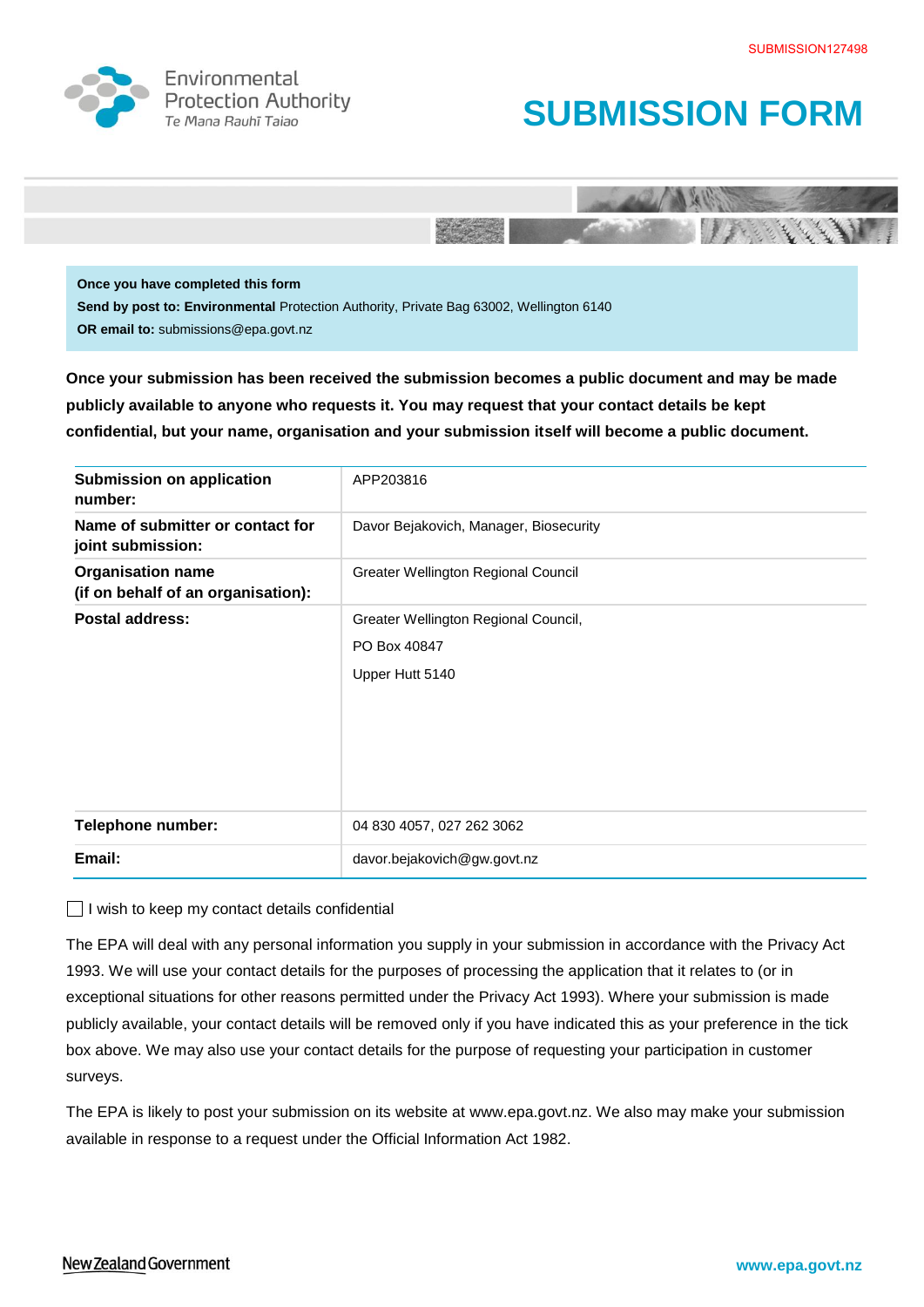**2** 

**Submission Form**

- $\boxtimes$  I support the application
- $\Box$  I oppose the application

 $\Box$  I neither support or oppose the application

## **The reasons for making my submission are**<sup>1</sup> **:**

Greater Wellington Regional Council (GWRC) supports the proposal to import or manufacture the herbicide Method ® 240 SL for release, for the intended purpose of controlling wilding conifers and other woody weeds on non-crop farm land and conservation land.

Method® 240 SL Herbicide contains aminocyclopyrachlor, a new active ingredient for New Zealand. Proposed application methods are broadcast spraying (from the ground or air), spot spraying, cut stump and stem treatment, trunk injection or basal bark treatment. Method® 240 SL is a systemic herbicide, disrupting gene expression to cause undifferentiated cell division and elongation.

Currently Greater Wellington staff use a combination of triclopyr, picloram and aminopyralid (all picolinic acids, Group 3 herbicides, described as 'hormone disrupters') or metsulfuron-methyl (a sulfonylurea 'ALS inhibitor'), all of which are selective, translocated herbicides, to control wilding pines and other woody weeds. Aminocyclopyrachlor is different from all these chemicals, which is useful in the instance of herbicide resistance developing.

Method ® 240 SL contains 240g/L aminocyclopyrachlor, and it is suggested that it only be assigned the HSNO classification 9.1D (slightly harmful to the aquatic environment).

In comparison to this, the herbicides Greater Wellington staff currently use have a rating of 9.1A (very ecotoxic in the aquatic environment) - excluding Vigilant II gel which is coded as 6.5B, 6.9B, 9.2A (contact sensitiser, harmful to human target organs/systems, very ecotoxic in the soil environment). Those herbicides rated at 9.1A also have some or all of the following ratings: 3.1D (flammable liquid), 6.1D and 6.1E (acutely toxic), 6.3A (skin irritant), 6.3B (mild skin irritant), 6.4A (eye irritant), 6.5B (contact sensitiser), 6.9B (harmful to human target organs/systems), 9.2A (very ecotoxic in the soil environment), 9.3C (harmful to animals).

Bayer states that Method® 240 Sl is practically non-toxic to the honey bee. Aminocyclopyrachlor is toxic to terrestrial plants but practically non-toxic to moderately toxic to aquatic plants. Aminocyclopyrachlor has low acute and chronic toxicity to mammals, birds, fish and aquatic invertebrates and non-target insects. The risks to organisms are low to negligible, all of which is very favourable when compared to triclopyr which is toxic to fish, moderately toxic to aquatic organisms and animals and slightly toxic to bees (although triclopyr does rapidly break down in soil and water to a form which is of low toxicity).

Bayer state that aminocyclopyrachlor controls invasive weeds and brushes at lower use rates with less number of applications than most of the currently registered alternatives, which, if correct will be very beneficial in reducing the amount of herbicide used in the environment.

The water-based formulation does not have to be mixed with other herbicides to achieve the required level of efficacy against target weeds (but will still make use of additives). In comparison, triclopyr, for example, has a fairly high concentration of a petroleum-like solvent in the formulation, and we routinely add either a spraying oil or an organosilicone surfactant to the herbicide used for greater effectiveness. Picloram is very persistent in soil, and can easily leach through the soil and kill non target plants, so has to be used with caution.

I wish to be heard in support of my submission (this means that you can speak at the hearing)

 $\boxtimes$  I do not wish to be heard in support of my submission (this means that you cannot speak at the hearing)

 $\overline{a}$ 

<sup>&</sup>lt;sup>1</sup> Further information can be appended to your submission, if you are sending this submission electronically and attaching a file we accept the following formats – Microsoft Word, Text, PDF, ZIP, JPEG and JPG. The file must be not more than 8Mb.